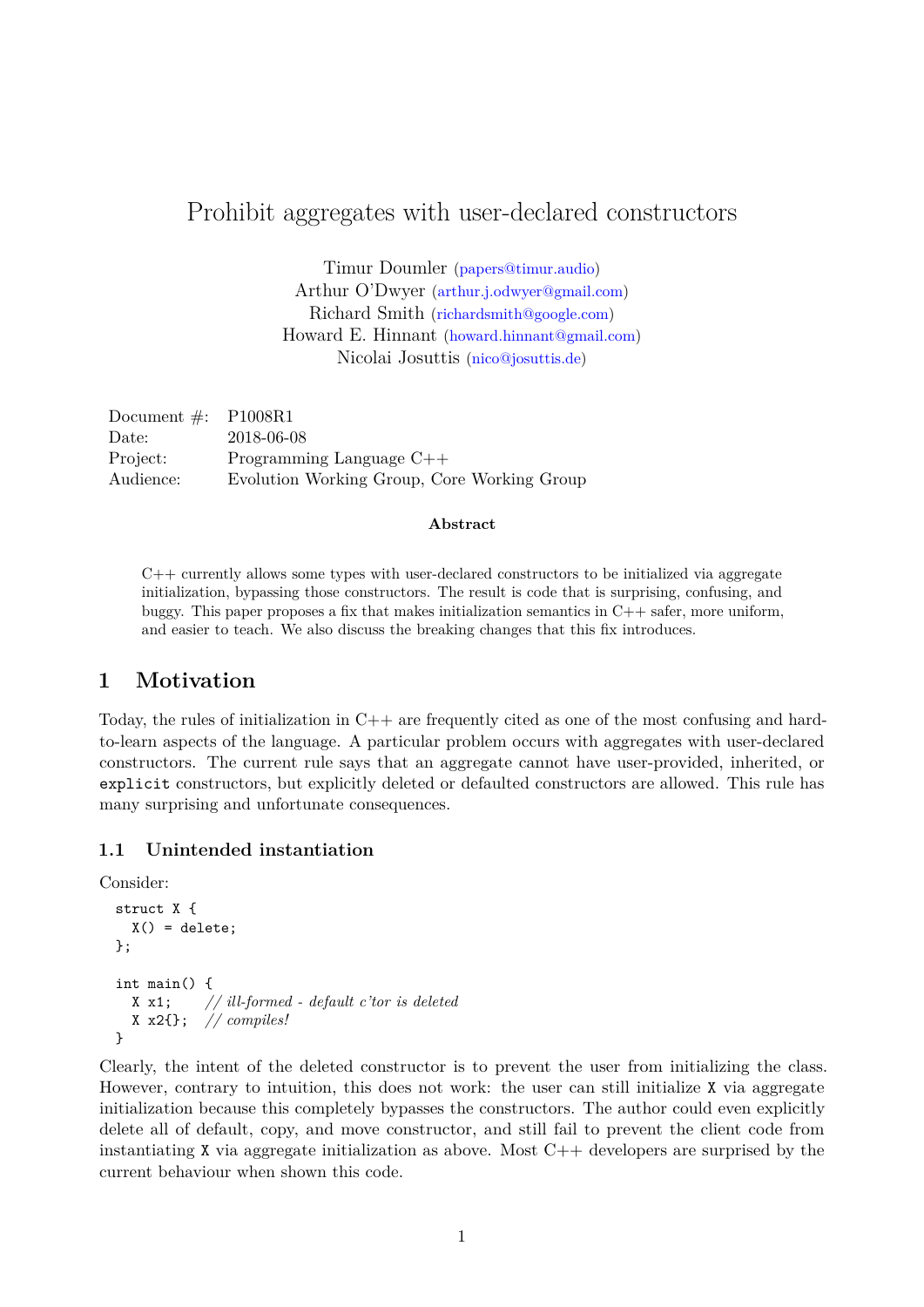The author of class X could alternatively consider making the default constructor private. But if this constructor is given a defaulted definition, this again does not prevent aggregate initialization (and thus, instantiation) of the class:

```
struct X {
private:
 X() = default;};
int main() {
  X x1; // ill-formed - default c'tor is private
  X x2{}; // compiles!
}
```
Because of the current rules, aggregate initialization allows us to "default-construct" a class even if it is not, in fact, default-constructible:

```
static_assert(!std::is_default_constructible_v<X>);
```
would pass for both definitions of X above.

The programmer has to know way too many details about both the class and about arcane initialization rules to be able to understand this behaviour.  $X \times 1$ ; doesn't compile because the userdeclared constructor inhibits the compiler from supplying a default constructor. However,  $X \times 2\{$ compiles because despite the rule that says the compiler doesn't supply a default constructor, the class has no user-provided, explicit, or inherited constructors, no private or protected non-static data members, no virtual functions, and no virtual, private, or protected base classes, and so the compiler allows the aggregate initialization syntax. The majority of  $C++$  developers are unlikely to ever master those rules. As a result, we end up with code that gets used in unexpected ways, even after passing good unit tests such as the static\_assert above. This leads to bugs and unintended behaviour.

# <span id="page-1-0"></span>**1.2 Unintended member initialization**

Aggregate initialization creates even more surprises if the type in question has non-static data members. Consider:

```
struct X {
  int i{4};
  X() = default;};
int main() {
  X x1(3); // ill-formed - no matching c'tor
  X x2{3}; // compiles!
}
```
Here, X has a default constructor, and the member int i is given a default member initializer to ensure that it will always hold the value 4 after default-construction. But surprisingly, aggregate initialization allows the user to bypass this interface and initialize X with a different value for i, potentially breaking class invariants. This can easily cause bugs and unintended behaviour.

It gets worse. We could try to make the intent even more clear by explicitly deleting the constructor that takes an int. But, surprisingly, this still doesn't make the class non-aggregate and therefore accomplishes nothing:

```
struct X {
  int i{4};
  X(int) = delete;};
```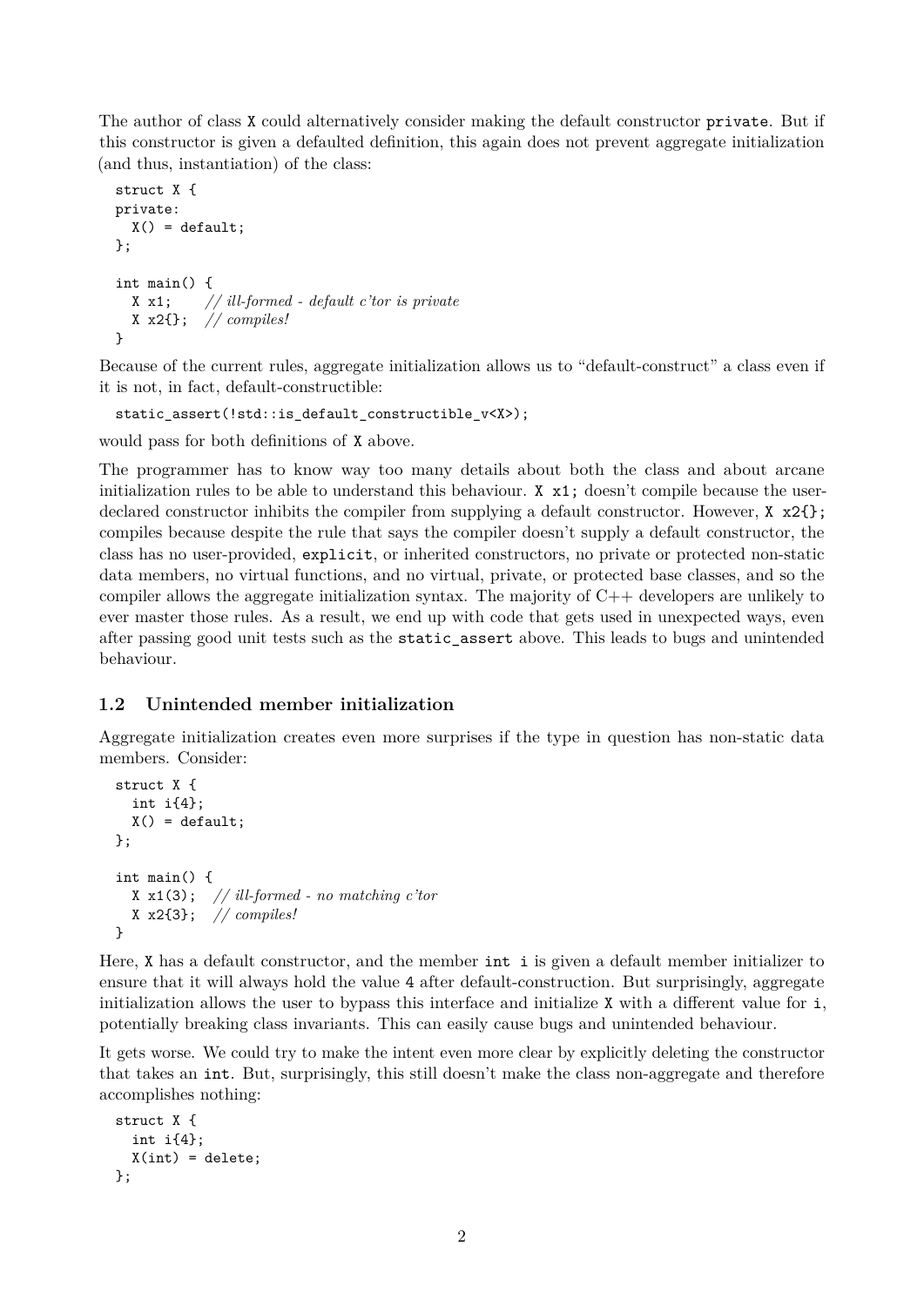```
int main() {
  X x1(3); // ill-formed - using deleted c'tor
  X x2{3}; // compiles!
}
```
This behaviour is confusing, not useful, and potentially dangerous.

### **1.3 explicit default constructor**

Under the current rules, a workaround exists to prevent the user from intializing an aggregate: adding explicit to the deleted default constructor causes the type to become non-aggregate.

```
struct X {
 X() = delete;};
struct Y {
  explicit Y() = delete;
};
int main() {
  X x{}; // compiles
  Y y{}; // ill-formed because of explicit!
}
```
Unfortunately, this particular use of the explicit keyword is a workaround that fails to address the core of the problem, and yet another rule that is not well-known and can cause confusion.

#### **1.4 Out-of-line default**

There are more bear traps that emerge from the current rules. Because a type with a *user-declared* defaulted constructor can be an aggregate, but a type with a *user-provided* defaulted constructor cannot, it depends on the position of the = default whether aggregate initialization is ill-formed or not:

```
struct X {
   int i;
   X() = default;};
struct Y {
  int i;
 Y();
};
Y:Y() = default;int main() {
 X x{4}; // compiles
  Y y{4}; // ill-formed - not an aggregate!
}
```
#### **1.5 P0960: Initializing aggregates from a parenthesized list of values**

The proposal [\[P0960\]](#page-10-0) allows to perform aggregate initialization from a parenthesized list of values. This new feature, if adopted, would make the issues described in section [1](#page-0-0) even more urgent: the user would now run into unintended aggregate initialization not only with the  $\{\ldots\}$  syntax, but also with the  $(\ldots)$  syntax. Specifically,  $X \times 1(3)$ ; from the examples in [1.2](#page-1-0) would actually compile, and explicitly deleting constructors of aggregates would no longer have any effect at all. These semantics are broken and need to be fixed.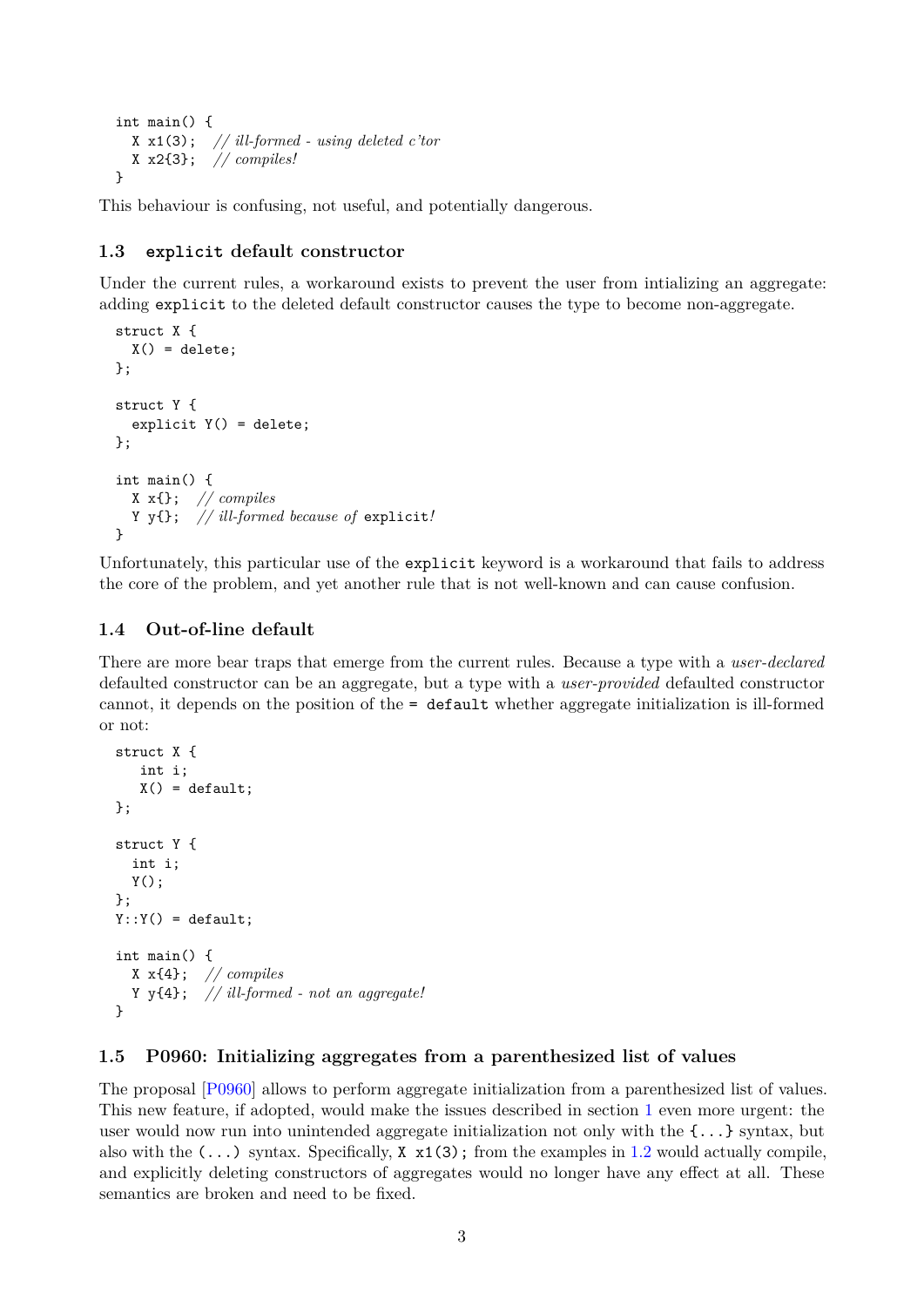# **2 Proposed solution**

The solution to all of the above is to modify the definition of *aggregate* as follows:

An *aggregate* is an array or a class with no user-provided, explicit, user-declared or inherited constructors, no private or protected non-static data members, no virtual functions, and no virtual, private, or protected base classes.

This makes aggregate initialization ill-formed for any class that has an explicitly defaulted or deleted constructor.

## **2.1 Simpler and more uniform model for initialization semantics**

The proposed change removes all cases in which aggregate initialization could bypass the declared initialization interface of a class. Not only does this make all the code from section [1](#page-0-0) behave according to most people's expectations, but it also simplifies the rules, making initialization semantics in C++ more uniform and easier to teach.

The underlying mental model is as follows. A class, by default, gets a set of constructors: a default constructor, and aggregate "constructors" that initialize the fields. If the user declares any constructors themselves, they are taking ownership of the initialization semantics for the class, and the compiler no longer provides these defaults.

This mental model matches most users' expectations. The proposed change would align  $C++$ initialization semantics with this model and remove the currently existing harmful exceptions. We won't have to teach unintuitive rules like "a =deleted or not-out-of-line-=defaulted constructor, if not marked explicit, does not suppress aggregate initialization, but a constructor without these properties does." Instead, we will be able to teach a simple and intuitive rule: "if a class declares any constructors, it will always be initialized through one of those constructors".

Copy and move semantics are notionally distinct from initialization semantics as described above, and we do not propose any changes for the generation of default copy and move constructors.

# **2.2 Eliminating "accidental aggregates"**

The proposed change addresses a particular family of bugs. It often happens that the author of a library type intends to control its instantiation by declaring a constructor, but is not aware of the fact that this does not actually prevent aggregate initialization. This, in turn, allows clients of this type to use it in unintended ways and invoke unintended behaviour. This proposal eliminates such "accidental aggregates".

We found that in real-world codebases, occurrences of "accidental aggregates" that our proposal would fix typically occur more often than cases of code that our proposal would break (see section [3\)](#page-4-0). Aggregates are sometimes useful and have their place in  $C_{++}$ . However we believe that they are useful much less often than they are an unwanted mechanism that provides "constructors" that the programmer did not intend.

We found one particularly insidious case of an "accidental aggregate" in the LLVM/Clang codebase. Consider:

```
struct X {
   X() {}
   // some data members...
};
```
This class was initially not an aggregate, because it had a user-provided constructor. Later, someone decided to "modernize" the code base by changing  $X() \{ \}$  to  $X() = \text{default};$ . Unbeknownst to them, this silently turned the class into an aggregate, changing its initialization semantics.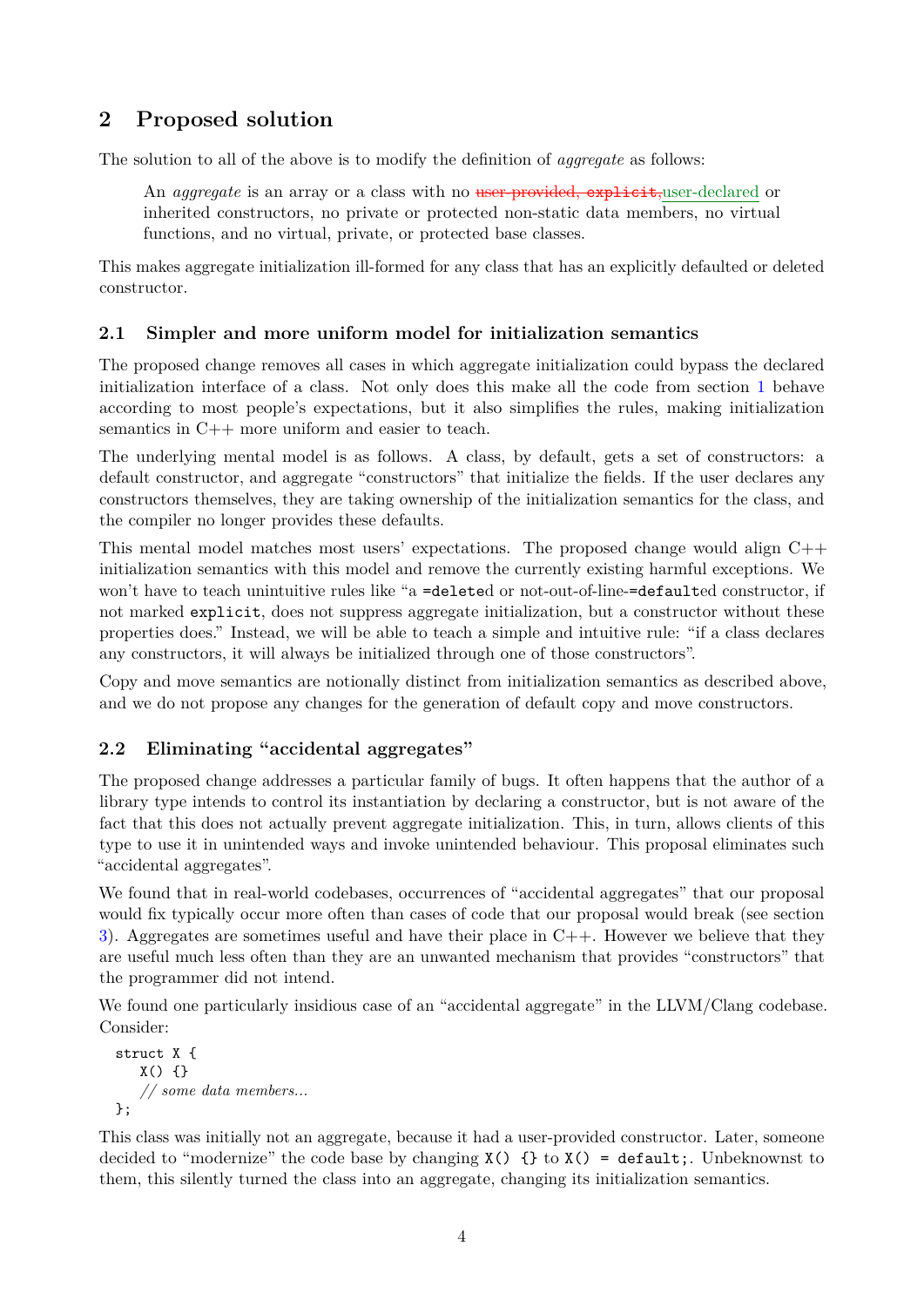# <span id="page-4-0"></span>**3 Breaking changes**

We implemented our proposed change in Clang and ran it on the Google codebase. We observed code breakage whenever a type was aggregate-initialized that ceases to be an aggregate with the change proposed here. We found that there is about one such type per 3 MLoC. We believe that this amount of breakage is well justified by the achieved simplification and improvement over the existing language rules.

In this breakage study, we found some relevant use cases that our proposal breaks and that are not already covered by section [1.](#page-0-0) We discuss those use cases below. They are rare and either contain redundant declarations or exploit the existing language rules to achieve goals that the rules were never meant to support in the first place.

The proposed changes are fully compatible with  $C+98/03$ , which states that aggregates cannot have *user-declared* constructors. All breakage only affects post-C++11 code, which changed this rule to *user-provided* (see [Appendix\)](#page-9-0). It is this change that we propose to revert.

## **3.1 Forcing aggregate initialization by deleting the default constructor**

Consider an aggregate with data members of built-in type. A programmer might choose to delete the default constructor of such a type to force aggregate initialization, which ensures that data members will always be initialized to prevent indeterminate values:

```
struct X {
  int i, j;
  X() = delete;};
int main() {
  X \times 1; // ill-formed<br>X \times 2{}; // zero-initia
                  X x2{}; // zero-initializes i and j. OK in C++17, ill-formed with this proposal
  X x3{0, 0}; // value-initializes i and j. OK in C++17, ill-formed with this proposal
}
```
This proposal would make both x2 and x3 ill-formed, because X would no longer be an aggregate. There are better ways to express the intent of forcing initialization of members. One such way are default member initializers:

```
struct X {
  int i = 0, j = 0;
};
int main() {
  X x1; // zero-initializes i and j. OK in C++17 and with this proposal
  X x2{} ; // zero-initializes i and j. OK in C++17 and with this proposal
  X x3{0, 0}; // value-initializes i and j. OK in C++17 and with this proposal
}
```
## **3.2 Redundant constructor declarations**

Consider an aggregate with an implicitly deleted default constructor (for example, because of a reference member). The programmer may choose to explicitly declare this property for "code documentation purposes", although this is redundant.

Consider:

```
struct X {
  int& i;
  X() = delete; // redundant declaration; default c'tor would be implicitly deleted
};
```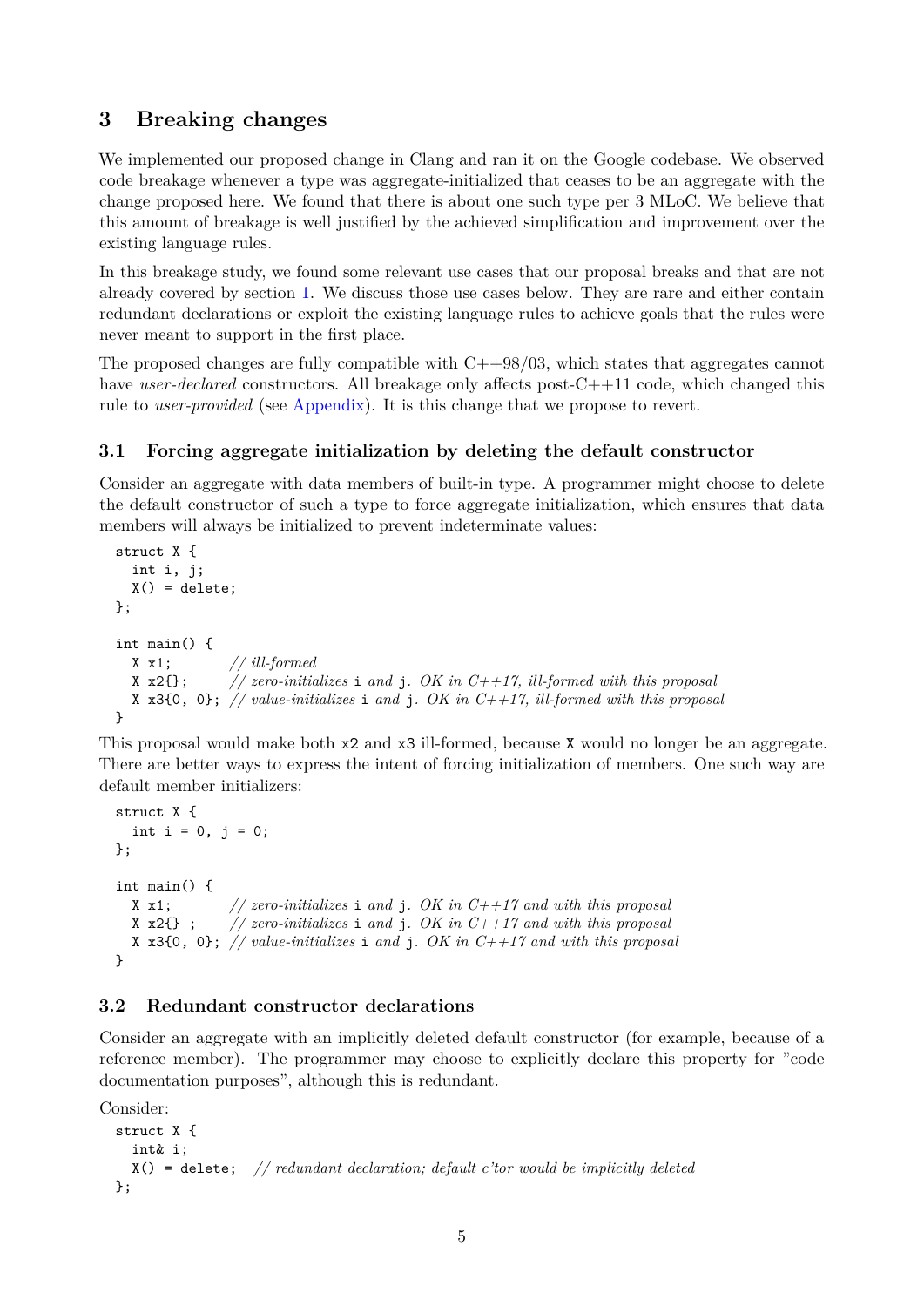With the changes proposed here, X would cease to be an aggregate, because it has a user-declared constructor:

```
int main() {
  int val = 4;
  X x{val}; // OK in C++17, ill-formed with this proposal
}
```
It is possible to get back the old behaviour by simply removing the redundant constructor declaration:

```
struct X {
  int& i;
};
int main() {
  int val = 4;
  X x{val}; // OK in C++17 and with this proposal
}
```
It is important to note that, conceptually, an implicitly deleted constructor is actually not the same as an explicitly deleted one. By using the latter, the programmer *takes ownership* of the type's initialization semantics. Consider:

```
struct Foo; // not default-constructible
struct Bar {
  Foo foo;
};
```
Here, the compiler generates an implicitly deleted constructor for Bar because Foo is not defaultconstructible. If Foo is later changed to be default-constructible, the compiler will make Bar default-constructible as well — the initialization semantics are *implicit*. On the other hand, if you declare Bar() = delete;, then changing Foo to be default-constructible will *not* make Bar default-constructible as well — the initialization semantics are *user-defined*. Due to this conceptual difference we believe that adding redundant constructor declarations for "code documentation purposes" is not a very strong use case.

## **3.3 Non-copyable aggregates**

A rare, but interesting use of the current rules are types like this:

```
struct X {
  std::string s;
  std::vector<Foo> v;
  // make noncopyable:
  X() = default;X(const X(x) = delete;
  X(X\&\&) = \text{default}:};
```
This class is an aggregate in  $C++17$ . It contains data members that are potentially expensive to copy. The author explicitly deleted the copy constructor and defaulted the move constructor to prevent such copies.

Our proposal makes aggregate initialization of this class ill-formed. In the mental model that our proposal follows, conceptually an aggregate should only be a "bag of members" with simple, implicit initialization semantics. Therefore, it should only be non-copyable if it has an implicitly deleted copy constructor, such as through a non-copyable data member. By overriding this default, the user is also opting out of the other default (the member-wise aggregate initialization).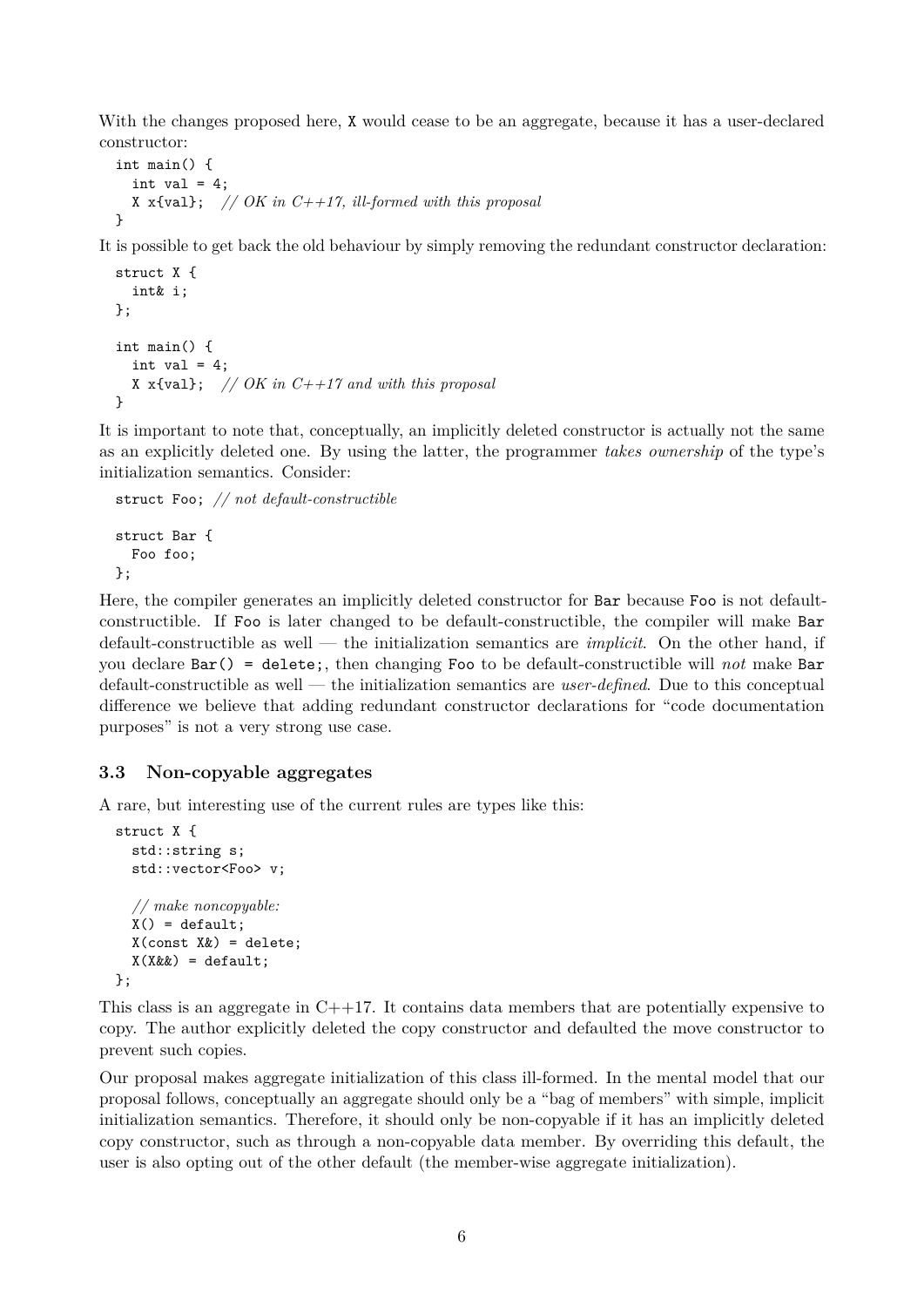It is still possible to manually make an aggregate non-copyable without declaring constructors, for example by adding a non-copyable empty member at the end:

```
struct NonCopyable {
  NonCopyable() = default:NonCopyable(const NonCopyable&) = delete;
  NonCopyable(NonCopyable&&) = default;
};
struct X {
  std::string s;
  std::vector<Foo> v;
  [[no_unique_address]] NonCopyable nc;
};
```
In our code breakage study, this particular case accounted for about half of the observed breakages.

#### **3.4 Aggregate initialization becoming value-initialization**

For classes with =defaulted default constructors, this proposal may silently turn aggregate initialization from an empty *braced-init-list* into value initialization.

```
struct X {
  int i, j;
  X() = default;};
int main() {
  X x{}; // aggregate initialization in C++17; value-initialization with this proposal
}
```
While this is notionally different, there is no change in behaviour: the data members i and j are zero-initialized in both cases.

#### **3.5 Aggregate initialization becoming a copy constructor call**

There is one corner case where the proposed change may silently turn aggregate initialization into a copy constructor call. This can happen if the type has a data member of another type convertible to its own type, and simultaneously a =defaulted or =deleted copy constructor:

```
struct Y;
struct X {
  operator Y();
};
struct Y {
  X x;
  Y(const Y> ) = destault;};
int main() {
    Y y{X{}}; // aggregate initialization in C++17; copy constructor call with this proposal
}
```
This introduces a change in behaviour. If the copy constructor is inaccessible or deleted, the initialization will now become ill-formed. Otherwise, it will now call the conversion operator and the copy constructor. We believe that this is actually a fix, since the presence of a user-declared copy constructor suggests that it should have been selected in the first place. The new behaviour is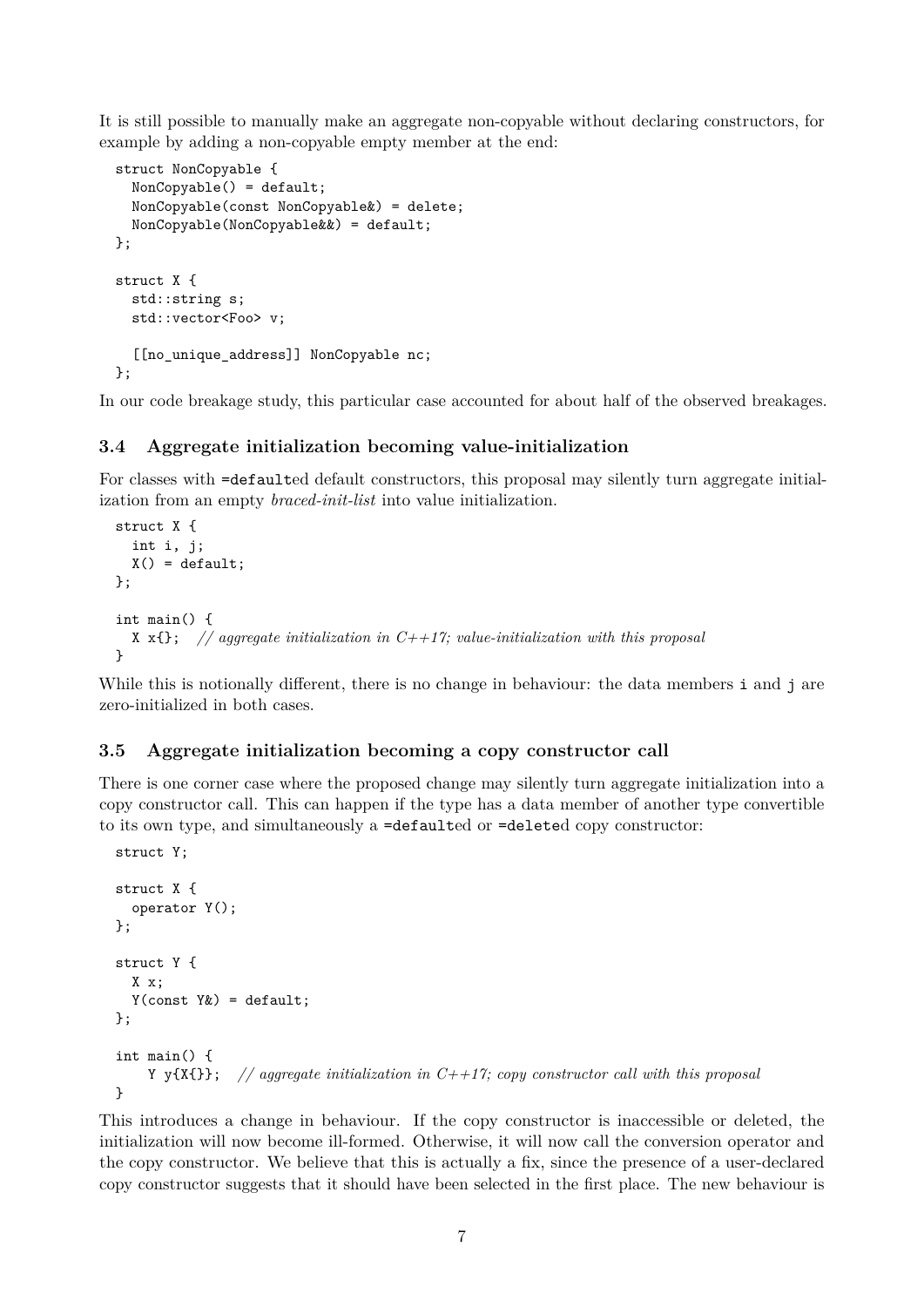consistent with the design goal of regularizing initialization semantics and removing all cases where aggregate initialization is applied notwithstanding declared constructors that match the provided arguments.

# **4 Proposed wording**

The proposed changes are relative to the  $C++$  working paper  $[\text{Smith2018}]$ .

Modify **[dcl.init.aggr]** paragraph 1 as follows:

An *aggregate* is an array or a class (Clause 12) with

- no user-provided, explicit,user-declared or inherited constructors (15.1),
- no private or protected non-static data members (Clause 14),
- no virtual functions (13.3), and
- no virtual, private, or protected base classes (13.1).

Modify **[dcl.init.aggr]** paragraph 17 as follows:

[ *Note:* An aggregate array or an aggregate class may contain elements of a class type with a user-provided duser-declared constructor  $(15.1)$ . Initialization of these aggregate objects is described in 15.6.1. — *end note* ]

Add the following to **[diff.cpp17]** in Annex C, section C.5 C++ and ISO C++ 2017:

## C.5.6 Clause 11: declarators [diff.cpp17.dcl.decl]

**Affected subclause:** [dcl.init.aggr]

**Change:** A class that has user-declared constructors is never an aggregate. **Rationale:** Remove potentially error-prone aggregate initialization which may apply notwithstanding the declared constructors of a class.

**Effect on original feature:** Valid C++ 2017 code that aggregate-initializes a type with a user-declared constructor may be ill-formed or have different semantics in this International Standard.

```
struct A { // Not an aggregate; previously an aggregate
  A() = delete;};
struct B { // Not an aggregate; previously an aggregate
  B() = default:int i = 0;
};
struct C { // Not an aggregate; previously an aggregate
  C(C\&&)=default;int a, b;
};
A a{}; // ill-formed; previously well-formed
B b = {1}; // ill-formed; previously well-formed
auto* c = new C{2, 3}; // ill-formed; previously well-formed
```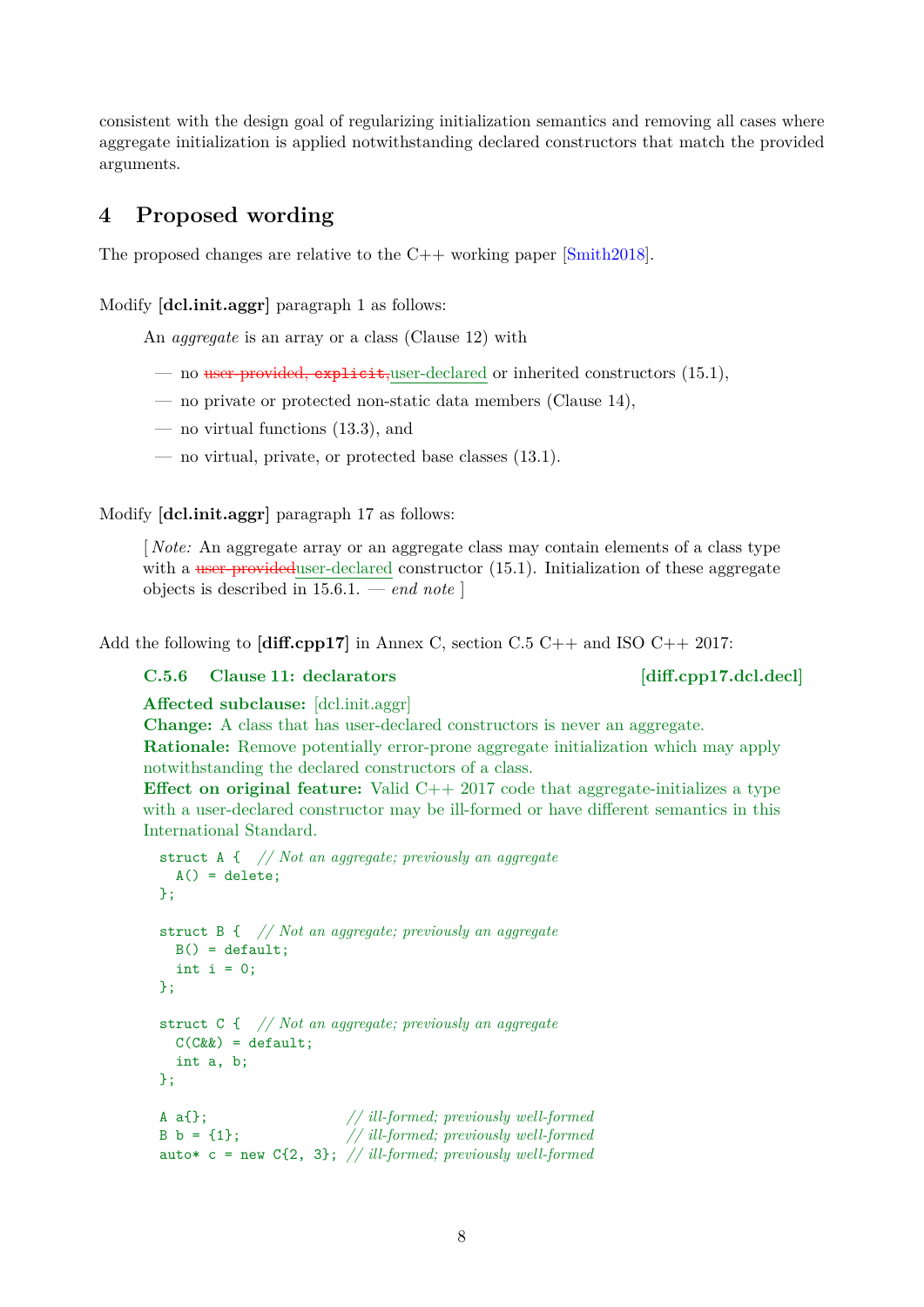```
struct Y;
struct X {
    operator Y();
};
struct Y { // Not an aggregate; previously an aggregate
     Y(\text{const } Y\&) = \text{default};X x;
};
```
Y y{X{}}; *// copy constructor call; previously aggregate-initialization*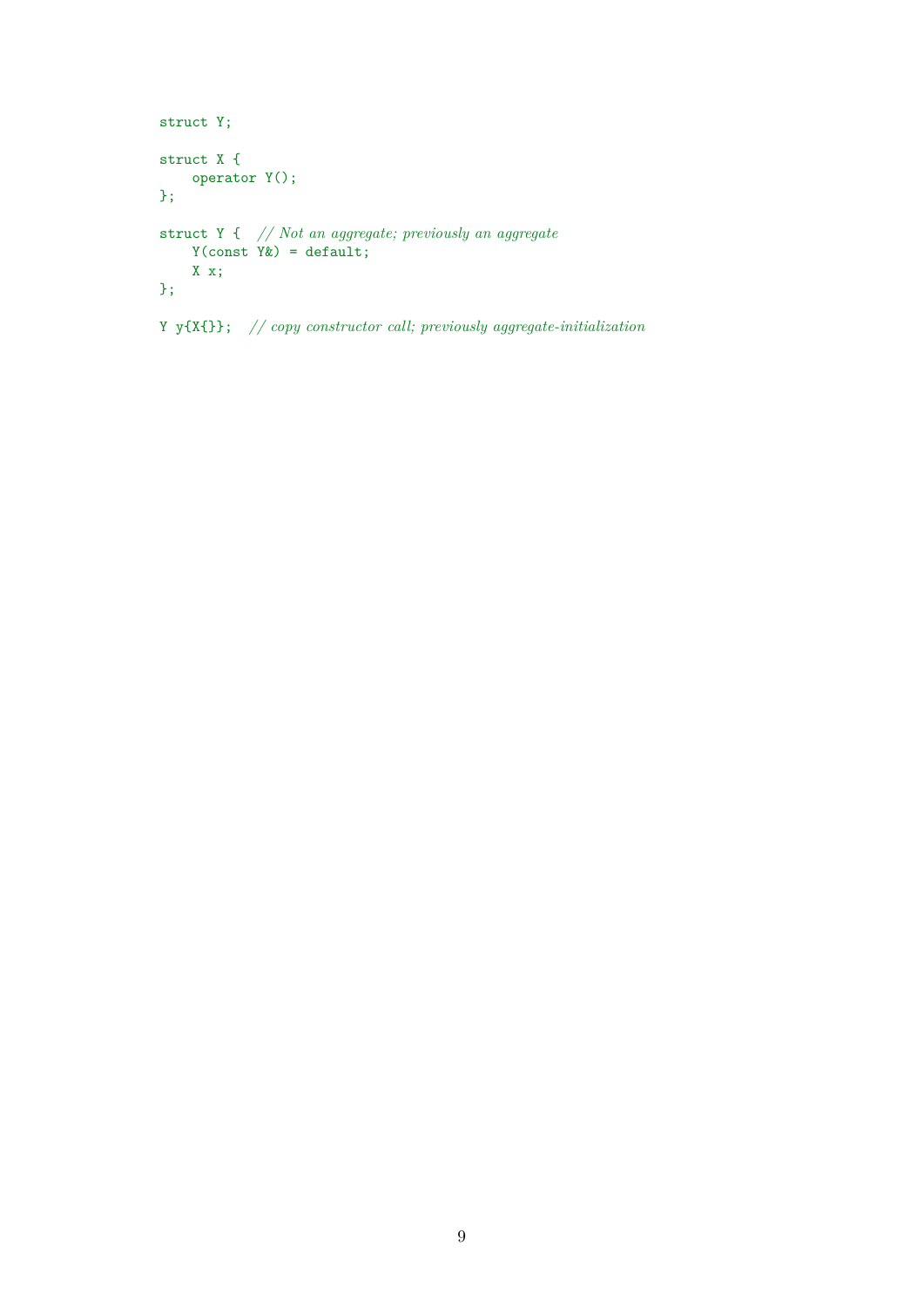# <span id="page-9-0"></span>**Appendix: History of the definition of** *aggregate* **in C++**

For reference, this appendix summarises the evolution of the definition of *aggregate* throughout the different versions of the C++ language.

#### **Original C++98/03 wording:**

An *aggregate* is an array or a class with no user-declared constructors, no private or protected non-static data members, no base classes, and no virtual functions.

### **Changes in C++11:**

An *aggregate* is an array or a class with no user-declared user-provided constructors, no brace-or-equal-initializers for non-static data members, no private or protected nonstatic data members, no base classes, and no virtual functions.

The one problematic change that we propose to revert here is the change from *user-declared* to *user-provided* introduced by [\[N2346\]](#page-10-2). The original motivation of this change was to allow aggregate initialization for  $\texttt{std::atomic}$  despite having a  $=\texttt{defaulted}$  constructor for purposes of C compatibility. This motivation became obsolete after C11 introduced its atomic operations library. Thus, all the problems with aggregate initialization that we propose to fix here are essentially the result of a historic accident.

The second change was made through the resolution of core defect [\[CWG886\]](#page-10-3), which was then reverted in C++14. The resolution of the following core defects also indirectly changed what types can be considered an *aggregate*: [\[CWG1355\]](#page-10-4) and [\[CWG1578\]](#page-10-5), which, in turn, was caused by [\[CWG1301\]](#page-10-6).

#### **Changes in C++14:**

An *aggregate* is an array or a class with no user-provided constructors, no brace-or-equalinitializers for non-static data members, no private or protected non-static data members, no base classes, and no virtual functions.

The restriction introduced in  $C++11$  by the resolution of  $[CWG886]$  was found to be problematic and was reverted by [\[N3653\]](#page-10-7). The rationale is explained in [\[N3605\]](#page-10-8).

#### **Changes in C++17:**

An *aggregate* is an array or a class with no user-provided, explicit, or inherited constructors, no private or protected non-static data members, no virtual functions, and no virtual, private, or protected base classes, and no virtual functions.

The restriction of making classes with explicit constructors non-aggregate was introduced by [\[P0017\]](#page-10-9). It is a workaround for one of the problems introduced by the C++11 *user-provided* change. Tag types such as std::piecewise\_construct should not be user-constructible from empty braces, and marking the deleted default constructor explicit was introduced as a way to make that possible. This workaround is no longer necessary with our proposed change.

The other changes come from [\[P0398\]](#page-10-10) and implement an extension that is not impacted by our proposed change.